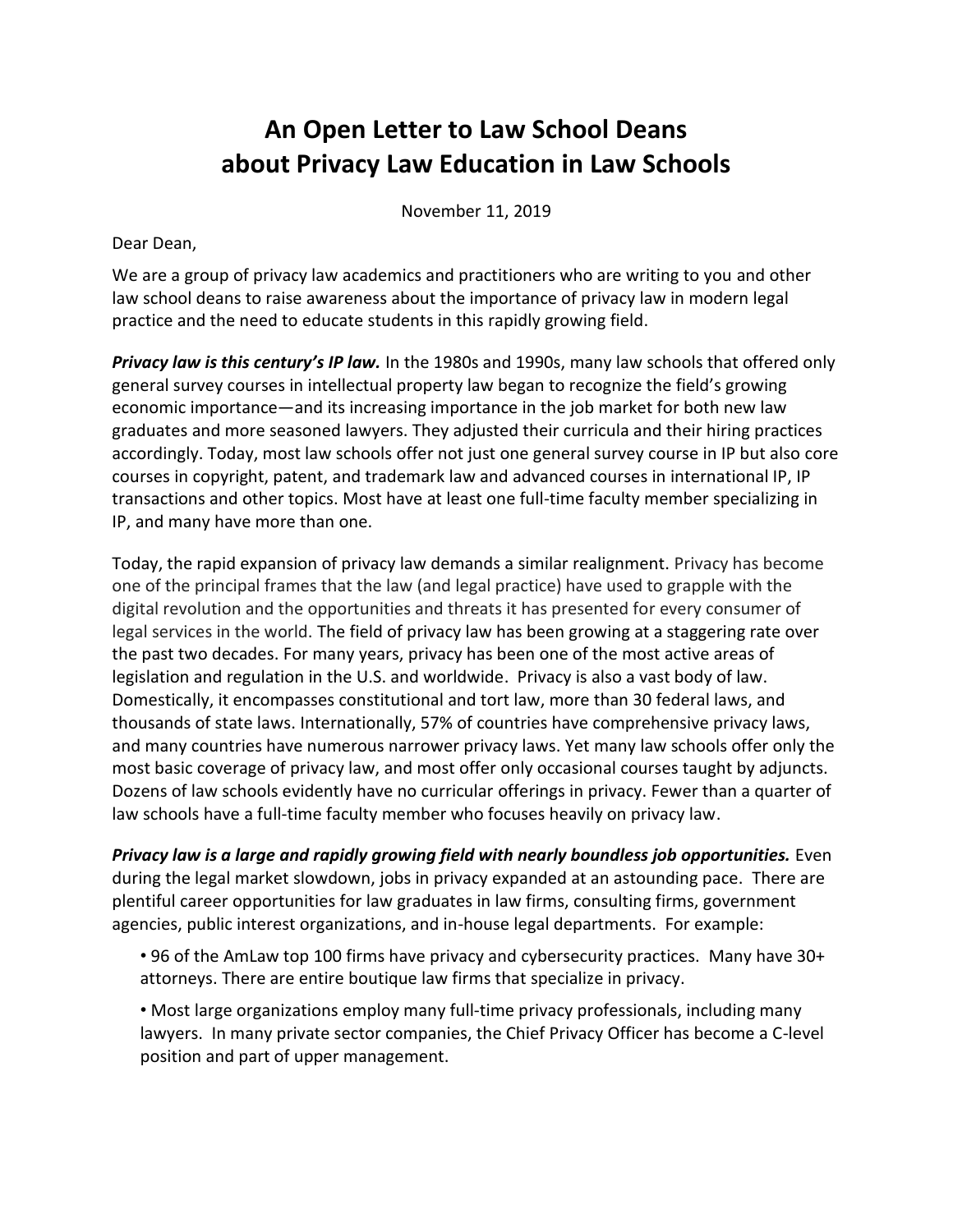• Most executive branch agencies have a Chief Privacy Officer as well as a team of lawyers working on privacy. There are numerous lawyers in regulatory agencies who focus on privacy enforcement and rulemaking.

• The International Association of Privacy Professionals has 50,000 members, and it is growing by 25-30% or more each year.

• Privacy law is one of just 15 specialty areas accredited by the ABA.

*Law schools that offer real and deep education in privacy law are reaping important competitive advantages.* Although many law schools are not offering enough education about privacy law and related subjects—and their students and recent graduates are missing out on opportunities in one of the most rapidly-growing legal fields—those that do offer such education have seen clear gains.

Many law schools that offer a regular 3- or 4- unit privacy law survey course—for example, Berkeley, Chicago, GW, Penn, and Washington University in St. Louis, among others—routinely have class enrollments of between 50-80 students. Those that offer experiential education in privacy law—for example, BU, Georgetown, Minnesota, and New York Law School, among others—find those courses oversubscribed. Those that offer concentrations or other special programs in information technology-related law—for example, Fordham, Georgetown, Northeastern, Ohio State, Penn, and Santa Clara, among others—have seen student interest in privacy-related concentrations and careers grow exponentially. Those that offer non-JD programs focusing on such topics as compliance—for example, Colorado, Fordham, Northwestern, and the University of Washington, among others—also have seen skyrocketing interest in privacy. Students at all levels benefit from interdisciplinary, cross-campus research initiatives, such as those at Berkeley, NYU, and the University of Washington, among others.

Prospective law students are seeking out schools that are prominent in privacy law teaching and privacy law research, and students graduating with backgrounds in privacy law are in high demand. Santa Clara Law School, which offers a certificate in privacy law, had 100% of its students from the program employed within 4 months of graduating. New York Law School, which also offers a privacy certificate, has placed its graduates in both top 20 law firms and corporations like Nielsen, Moody's, and various financial services firms.

*There is a clear path forward.* At minimum, every law school should offer at least one 3+ credit privacy law survey course. Privacy is too vast a field to be covered in just one course, however. A deeper curriculum might include courses such as those listed below:

- Cybersecurity Law
- Consumer Privacy Law
- Health Privacy Law
- Financial Privacy Law
- International/Comparative Privacy Law
- Computer Crime
- Privacy Compliance Counseling
- Data Breach Response

At minimum, a law school should have at least one full-time faculty member who writes a majority of their scholarship on privacy topics. There is a talented pool from which to recruit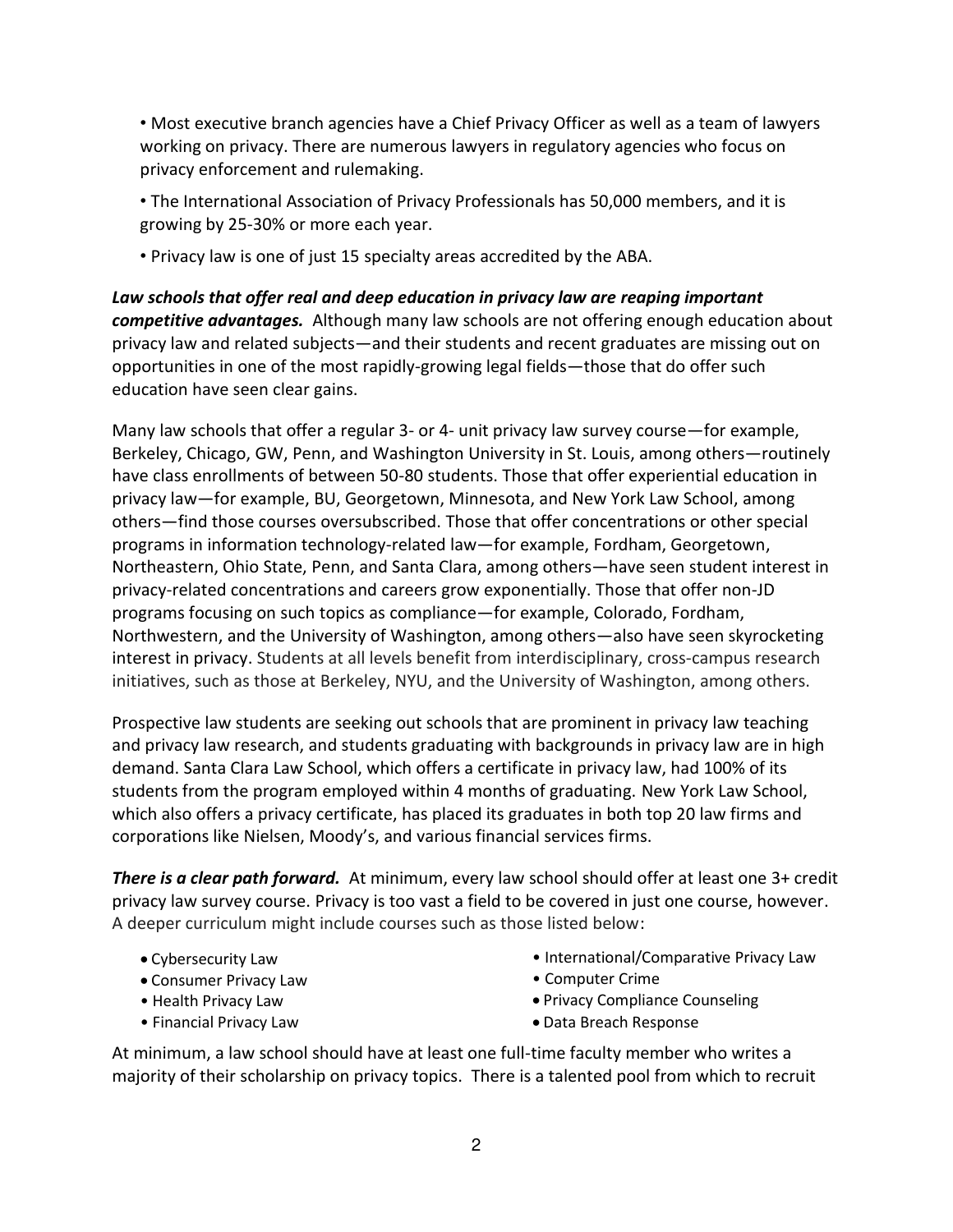such faculty. The Privacy Law Scholars Conference (PLSC), now in its 13th year, has about 300 participants, many entry-level scholars, and workshops 80 papers each year.

It's worth noting also that, as privacy has moved to the forefront of the news, many foundations and large companies are eager to fund scholarship, conferences, and student education in privacy law, and there are a significant number of NSF and private foundation grants for research on privacy issues. Law schools that have developed strong privacy programs that include events, speakers, internship opportunities in the local community, academic centers, and formal certificates or concentrations in privacy law, have found many eager sources of support. Legal scholars who focus on privacy have begun cross-campus collaborations with their colleagues in departments and schools of computer science, engineering, communications, information, psychology, philosophy, economics, and business, creating rich opportunities for interdisciplinary research.

\* \* \*

We hope that you will consider these factors in determining your hiring priorities in the next several years.

If you have any questions, many of us would be delighted to answer them and discuss the field with you.

Sincerely,

## **ACADEMICS**

Anita Allen Vice Provost for Faculty and Professor of Law University of Pennsylvania Law School

Jack Balkin Knight Professor of Constitutional Law and the First Amendment Yale Law School

Ryan Calo Lane Powell & D. Wayne Gittinger Associate Professor of Law University of Washington School of Law

Danielle Keats Citron Professor of Law Boston University School of Law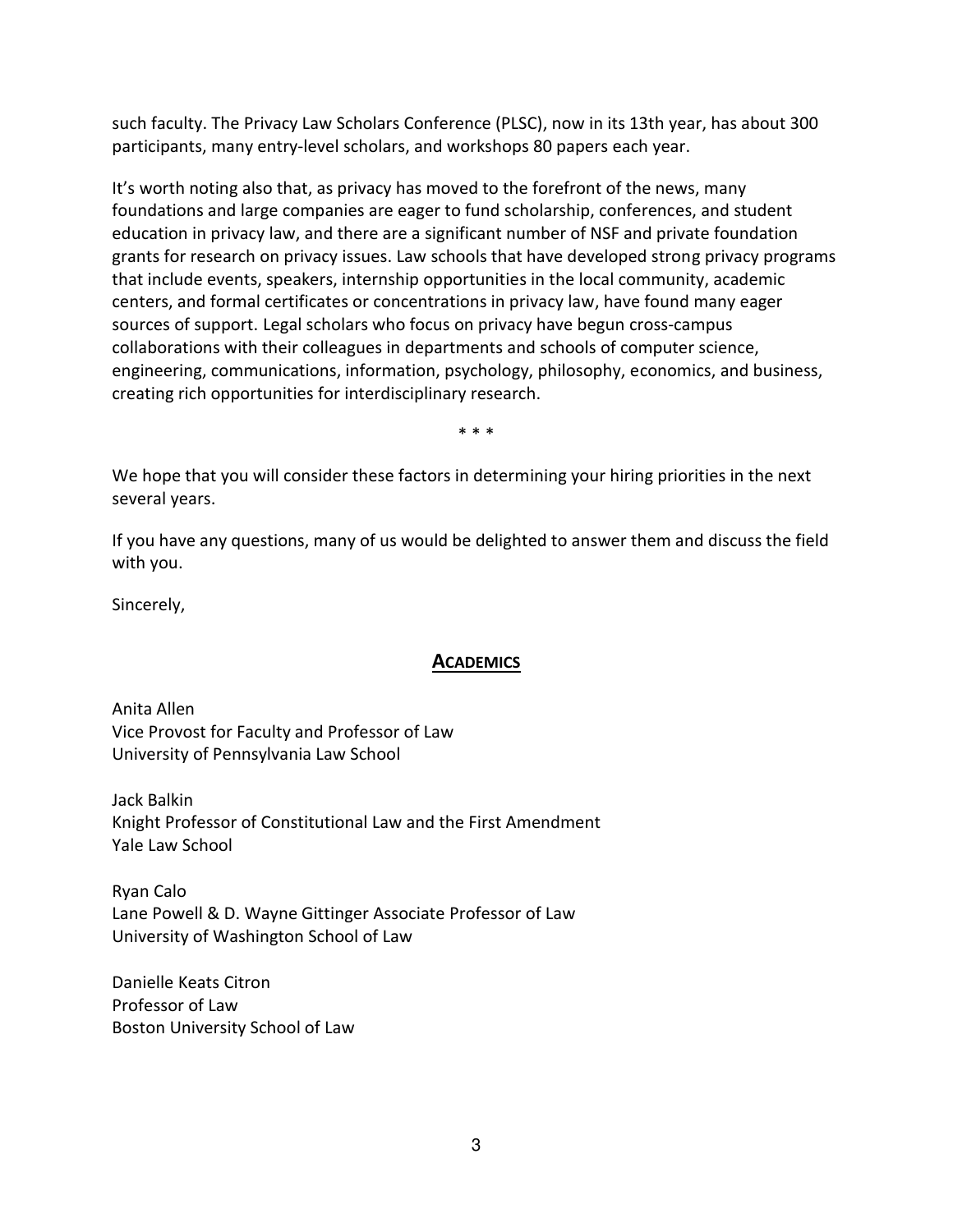Julie E. Cohen Mark Claster Mamolen Professor of Law and Technology Georgetown Law

Eric Goldman Professor of Law Santa Clara University School of Law

Woodrow Hartzog Professor of Law and Computer Science Northeastern University

Dennis D. Hirsch Professor of Law Ohio State Moritz College of Law

Chris Jay Hoofnagle Adjunct Professor of Information & Law UC Berkeley

Margot E. Kaminski Associate Professor University of Colorado School of Law

Matthew Kugler Associate Professor Northwestern Pritzker School of Law

William McGeveran Associate Dean for Academic Affairs Julius E. Davis Professor of Law University of Minnesota Law School

Paul Ohm Professor and Associate Dean for Academic Affairs Georgetown Law

Joel Reidenberg Stanley D. and Nikki Waxberg Chair in Law Fordham Law School

Neil Richards Koch Distinguished Professor of Law Washington University in St. Louis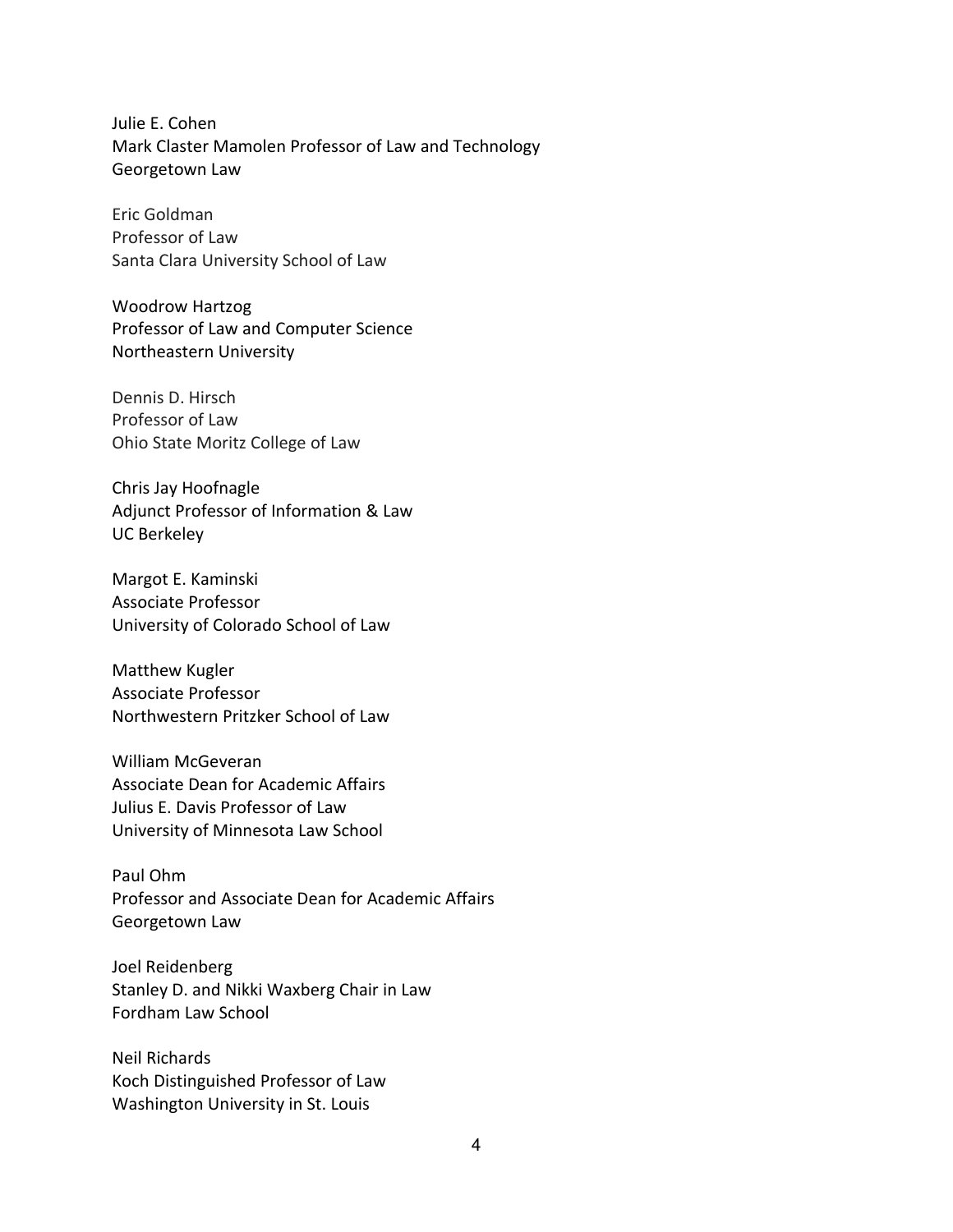Paul M. Schwartz Jefferson E. Peyser Professor of Law UC Berkeley Law School

Daniel J. Solove John Marshall Harlan Research Professor of Law George Washington University Law School

Lior Strahilevitz Sidley Austin Professor of Law University of Chicago Law School

Katherine J. Strandburg Alfred Engelberg Professor of Law New York University School of Law

Peter Swire Elizabeth & Tommy Holder Chair of Law and Ethics Scheller College of Business Georgia Institute of Technology

Ari Ezra Waldman Professor of Law New York Law School

## **PRACTITIONERS**

Jocelyn Aqua Principal PwC (Privacy and Cybersecurity)

Jennifer Archie Partner Latham & Watkins

Ian C. Ballon Co-Chair, Global Intellectual Property & Technology Practice Group Greenberg Traurig, LLP

Kaylee Cox Bankston Counsel, Privacy and Data Security Practice Manatt, Phelps & Phillips, LLP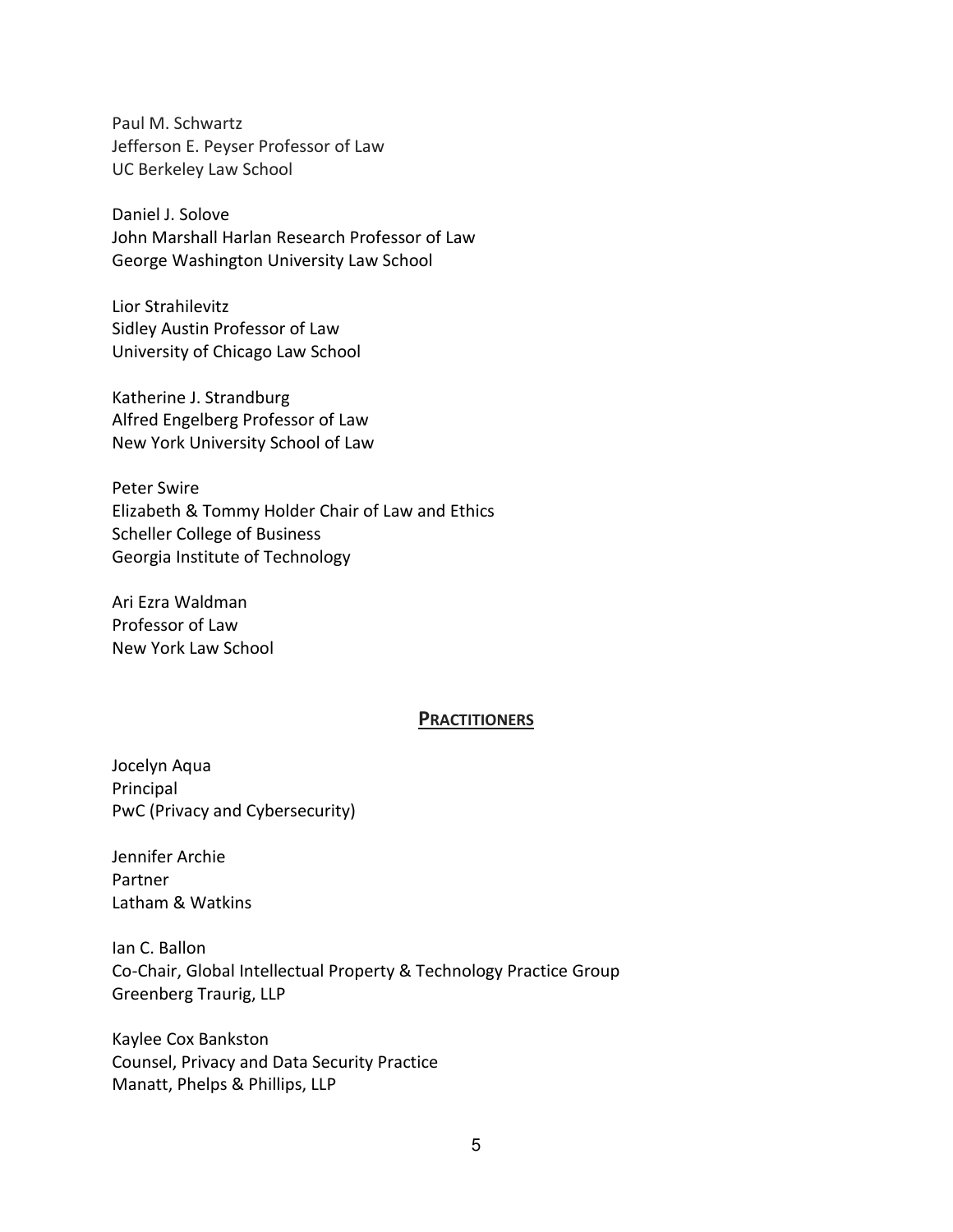Bret Cohen Partner Hogan Lovells US LLP

Christopher G. Cwalina Global Co-Head of Data Protection, Privacy, and Cybersecurity Norton Rose Fulbright US LLP

Tanya Forsheit Chair of the Privacy & Data Security Group Frankfurt Kurnit Klein & Selz PC

D. Reed Freeman, Jr. Partner; Co-Chair, Cybersecurity and Privacy Practice Group Co-Chair, Big Data Practice Group WilmerHale

Sue Glueck Senior Director, Academic Relations Microsoft

Adam Greene Partner Davis Wright Tremaine LLP

Meredith Halama Partner, Co-Chair Ad Tech & Data Management Group Perkins Coie LLP

Jim Halpert Partner DLA Piper

Laura E. Jehl Partner, Global Head of Privacy and Cybersecurity Practice McDermott Will & Emery LLP

Natasha Kohne Partner and Co-Chair of Cybersecurity, Privacy and Data Protection Practice Akin Gump Strauss Hauer & Feld LLP

Travis LeBlanc Board Member, Privacy and Civil Liberties Oversight Board Partner, Cooley LLP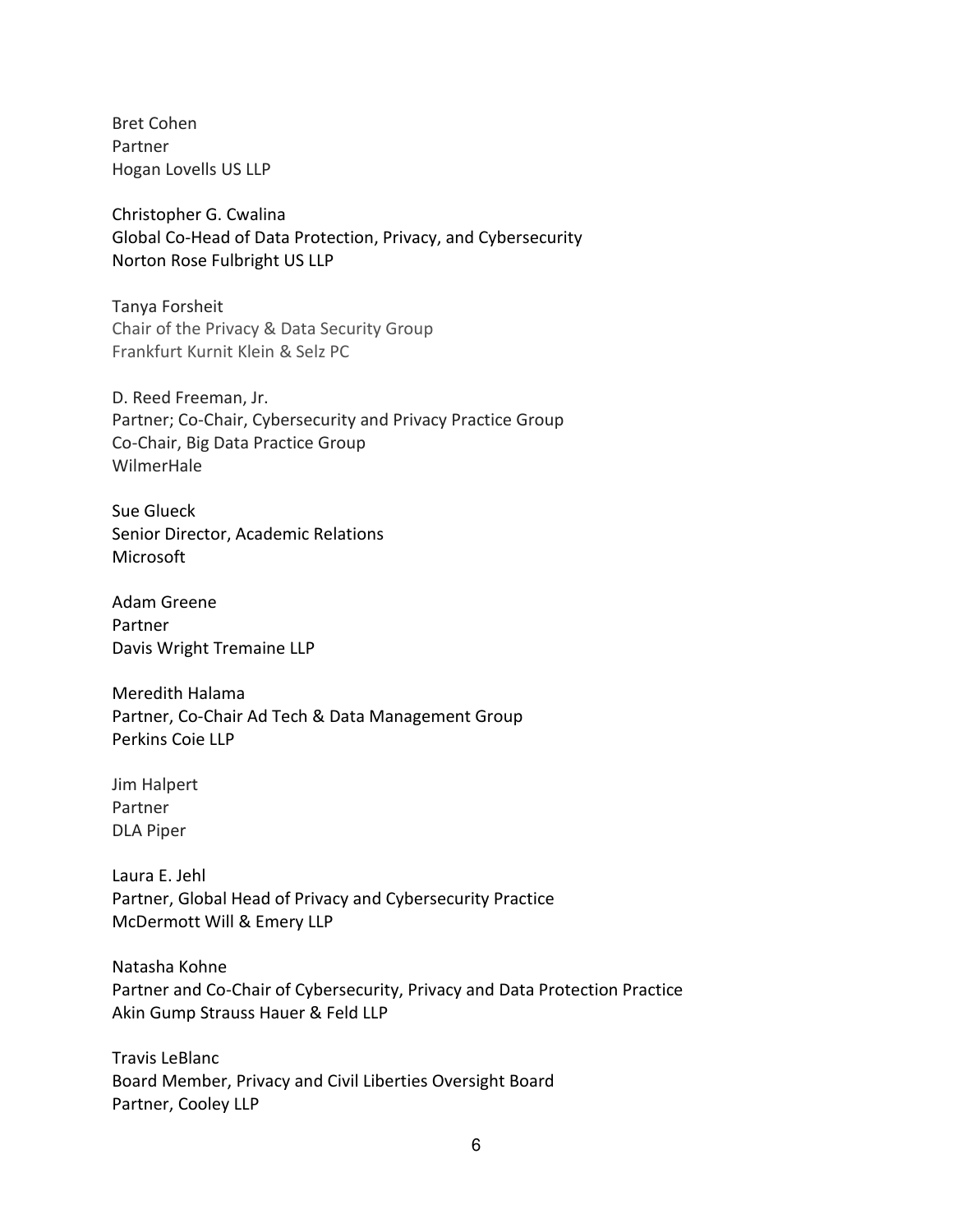Ronald Lee Partner Arnold & Porter

Nancy Libin Chair, Privacy & Security Practice Davis Wright Tremaine LLP

Edward R. McNicholas Data, Privacy & Cybersecurity Practice Group Leader Ropes & Gray LLP

Jon Neiditz Partner and Privacy Co-Leader Kilpatrick Townsend & Stockton LLP

Lydia Parnes Co-chair of the Privacy and Cybersecurity Practice Wilson Sonsini, LLP Former Director of the Bureau of Consumer Protection, Federal Trade Commission

Harriet Pearson Partner, Hogan Lovells US LLP Former Chief Privacy Officer, IBM Corporation

Andy Serwin Partner and Co-chair, Global Data Protection, Privacy and Security Practice DLA Piper

Lisa J. Sotto Partner Hunton Andrews Kurth LLP

Gerard M. Stegmaier Partner – IP, Tech & Data ReedSmith LLP Senior Research Fellow & Practitioner-in-Residence, Program on the Economics of Privacy Scalia Law School, George Mason University

Heather Egan Sussman Global Co-head of Cyber, Privacy & Data Innovation Orrick, Herrington & Sutcliffe LLP